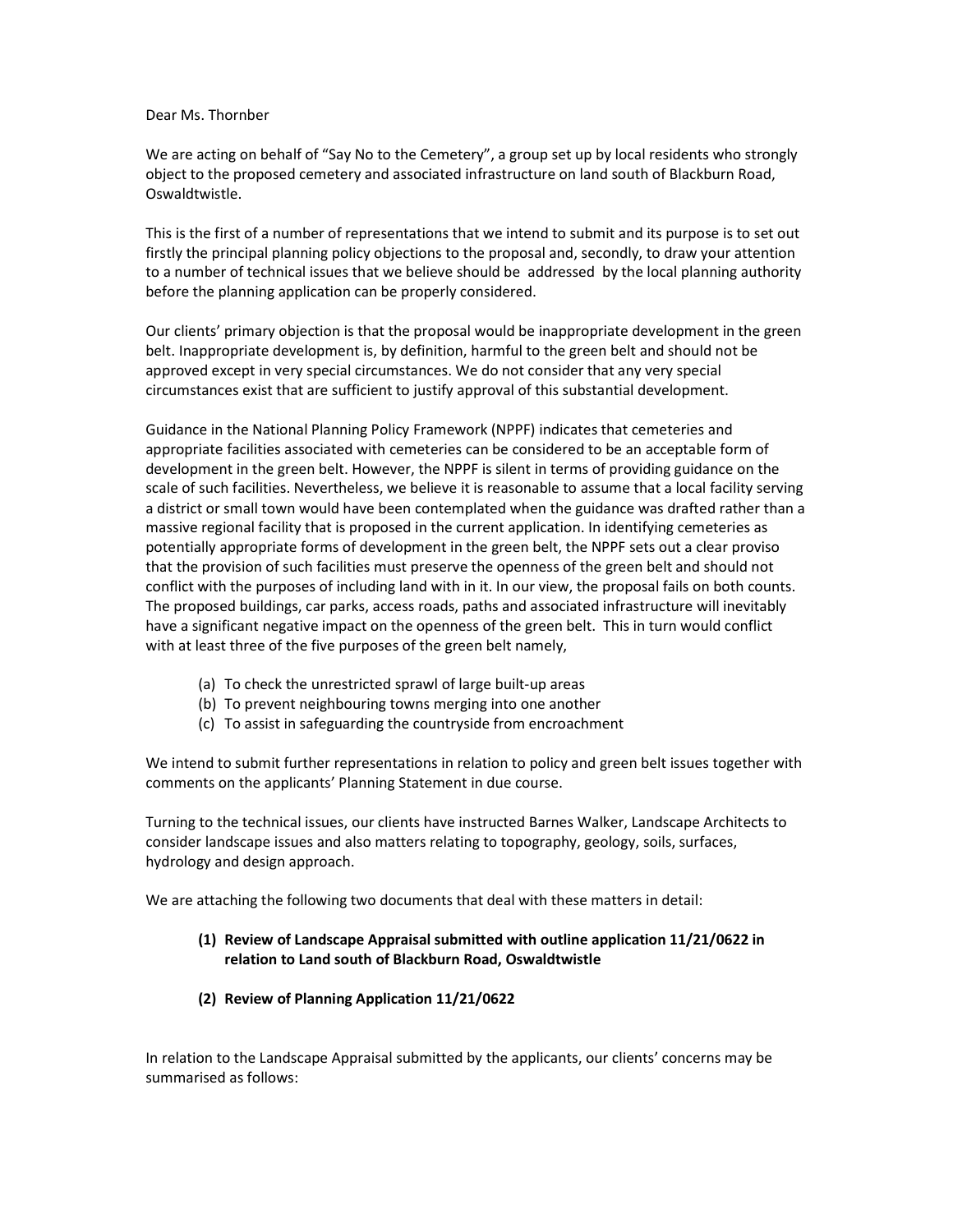- The Landscape Appraisal has not been prepared in accordance with Guidelines for Landscape and Visual Impact Assessment (GLVIA) which provides industry standard guidance for the preparation of Landscape and Visual Impact Assessment.
- The Landscape Appraisal is not based on a methodology which is clear and transparent so that the reasons applied at different stages can be traced and examined by others.
- The Landscape Appraisal makes no reference to any scoping having been undertaken with Hyndburn Borough Council to agree a methodology, study area and landscape and visual receptors.
- The Landscape Appraisal does not establish the value of the landscape.
- The Landscape Appraisal does not assess the effects on the existing landscape character or existing features as a result of the proposed development, which given the character and extensive nature of the proposals are potentially significant.
- The Landscape Appraisal does not assess the effects on the views from Public Rights of Way which run through or alongside the site, Public Rights of Way within the wider countryside or the effects on the views of the local community which given the extensive nature and visibility of the proposals are potentially significant.
- The Landscape Appraisal does not provide Hyndburn Borough Council with sufficient detail regarding the likely landscape and visual effects of the proposed development in order for the Council to make an informed decision.

Barnes Walker have also reviewed other documents submitted with the application and their detailed comments are contained in the attached report. The key elements of their review are summarised below.

- The application as submitted has substantial omissions and errors contained therein. These are outlined below and explored in detail within the appended documentation.
- Furthermore, the proposals are not appropriate to the context of the site or the wider area and it does not appear that sufficient analysis has been undertaken nor evidence presented which might inform the design proposals for the site. Doing this robust analysis retrospectively and to suit the design is a fundamental diversion from how a successful design process should be undertaken.

Omissions and Errors requiring additional information to be submitted:

# Geology, Soils and Trial Holes

- Bore (trial) holes have been undertaken to insufficient depth for soil analysis. This provides insufficient analysis / evidence.
- Further analysis to the requisite depths should be required.

## Hydrology

- Omission of any recognition or analysis of the historic system of springs and watercourses/ditches within the site. This is a fundamental flaw and significantly distorts many assumptions made within the proposals.
- Further information is required to demonstrate that account has been taken of the enormous amount of water presently flowing across the site and how this will be dealt with.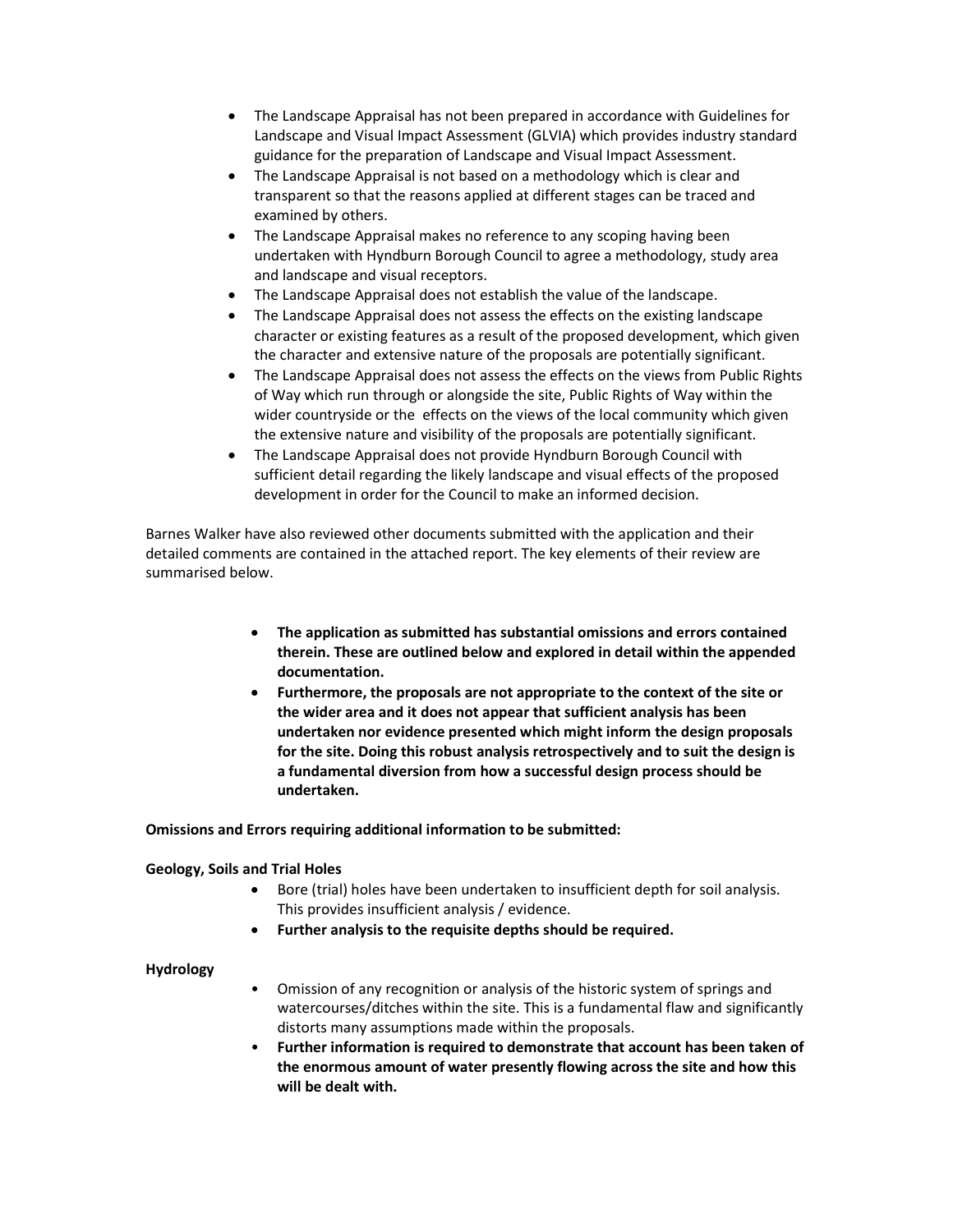### **Surfaces**

- Currently land within the site is "soft" but due to limited capacity for absorption it sheds water quickly, leading to frequent "ponding" on the site.
- 7.2ha of hard area coverage will increase run off. How will this be dealt with and has it been checked by the Local Authority?
- Positive drainage will be required for any grass slope of 1:20. This has not been detailed and should be required.
- There is no mitigation strategy (positive drainage solution) for the water runoff from proposed grass or permeable paved areas given the impermeable nature of the soils on site. This is a glaring omission and should be required.

### Burials

- In places, the burials would take place between 5-10m below existing site levels due to proposed excavation works. However, the drainage statement provided by Archi-structure mentions the suitability of burials based on trial holes within the surface 2-3m. Bore holes should have been carried out to 1m below the proposed burial level.
- Furthermore, there is no assessment of the impact that existing springs, watercourses and existing water flow would have on the burial areas. How would they deal with potential toxic leaching? More comprehensive and robust assessment work needs to be carried out.

## Scale of Earthworks & Ownership/Application Boundary Issues

- 580,000m3 of cut (min.) is to be removed from site which would require circa 63,800 haulage vehicle movements to and 63,800 movements from the site. This equates to 1 vehicle every 10 minutes, 24 hours each day for nearly 15 months! We are unable to find any consideration of this massive movement of heavy traffic in the applicants' Transport Assessment.
- There is no detail provided over where the overwhelming majority of this material would go or how they intend to actually carry out this significant (muddy) excavation work. Are other planning applications required?
- Furthermore, some fill is identified to be utilised within the site. However, a significant amount of the fill is identified on or straddling the boundary of the site and/or is on third party land. Given that this is an engineering operation, all works will need planning permission in their own right. Hence the red line boundary would need to cover all areas of fill. Currently it does not. Should the application be withdrawn in order that the red-line issue can be addressed?
- Furthermore, the impact on neighbours from having perhaps 4m-6m of fill located on their boundaries has not even been acknowledged within the application submission.
- Given the sheer scale of proposed excavation works identified, a detailed cut and fill method statement along with a Construction Method Statement should be required prior to determination of the planning application

## Design Approach and Proposals

- The proposed design approach is flawed and does not follow best practice.
- There is no evidence of a robust analysis and design process having been carried out as part of an iterative process that actually informs the design response.
- The Landscape Appraisal information submitted is not fit for purpose. A full LVIA should be required for a scheme of this nature. This would have helped to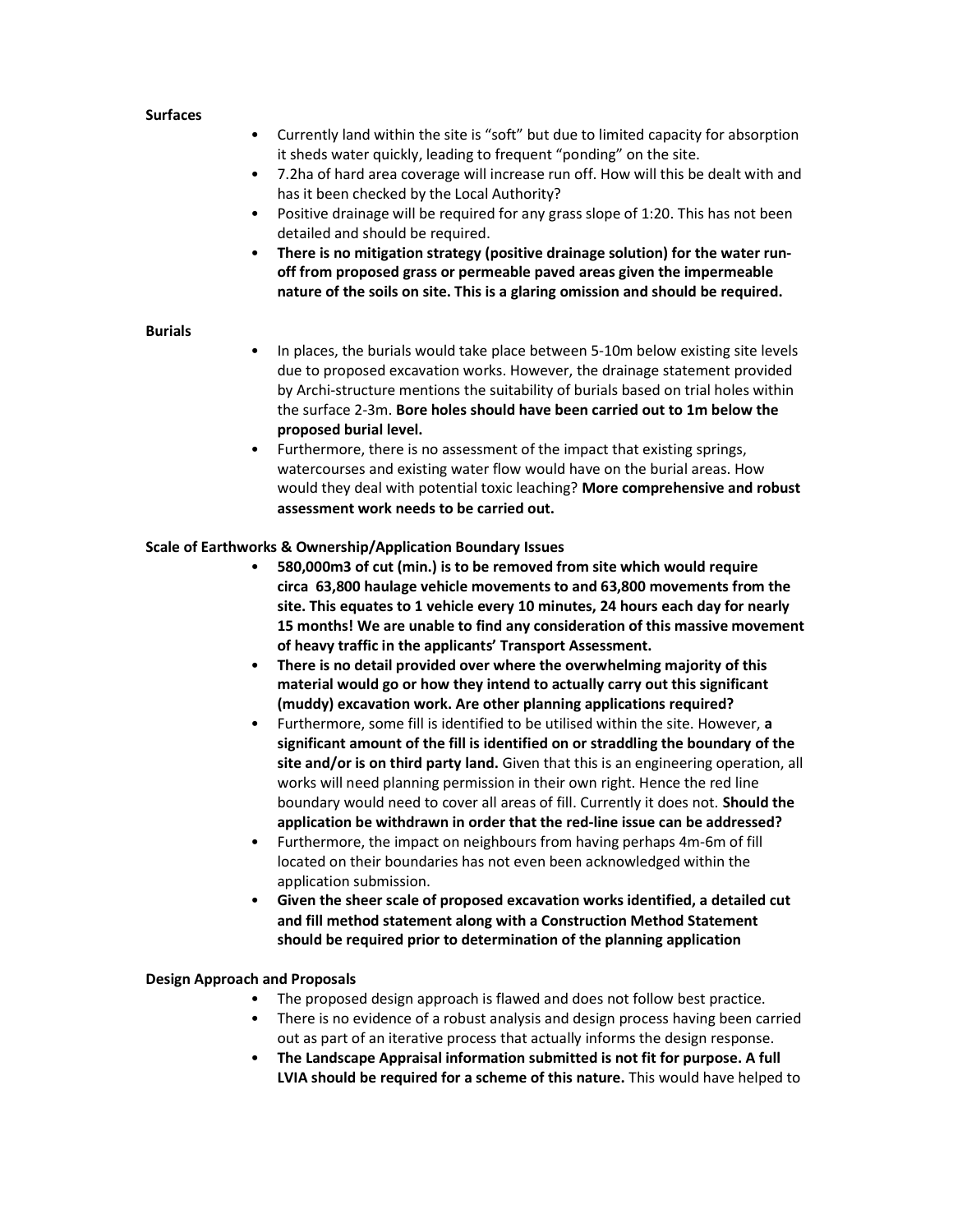inform the design proposals – Please see the attached commentary on this Appraisal.

- A design solution has been devised in isolation from the site and its characteristics. The site and wider context do not suit the proposals as submitted.
- In order to get the design proposals for the cemetery "to work", the development would necessitate a complete and irreversible change to the nature and form of the existing landscape and its character. This has not been acknowledged in any part of the design submission.
- The proposals would bring alien development into a rural and sensitive green belt site.

### Misleading Information

• The presentation graphics (colours palette and range) used on the existing and proposed topographical drawings misleads the viewer into believing that the existing site is reasonably flat.

## Other Missing Information

## Green Belt Impact Assessment

• There has been no Visual and Spatial Green Belt Analysis undertaken. The filling of the entire width of the "gap" between Oswaldtwistle and Blackburn with car parking, buildings, paths etc…has the potential to fundamentally harm the openness of the green belt and the reasons for including land within the green belt. To hide behind an argument that (some of the proposal e.g. the use) represents "an exception to inappropriate development within the green belt" fails to acknowledge what visual and spatial harm there would be to the Green Belt in this location.

LVIA

• The Landscape Appraisal information submitted is not fit for purpose. A full LVIA should be required for a scheme of this nature. – Please see the attached commentary on this Appraisal.

• A full Green Belt Impact Assessment should be submitted with the application.

### Building Design

• There has been no settlement or building character assessment to justify the proposed building design for the main administration building. It does not relate well to the sensitive rural/Green Belt setting and further justification should be required.

Footpath Re-Routing and Detail

- There is no analysis of the existing public footpaths through the site or the nature of the experience that users of those footpaths currently enjoy.
- The proposed re-routing of 11-5-FP20 is convoluted, challenging and fundamentally changes the experience of the users of the footpath.
- No detail has been provided for how the footpath would connect with the existing southern stretch of 11-5-FP20 (outside the site) following the significant excavation works creating a 1:2 bank to overcome/ascend.
- Further details on how this re-routed footpath would work in detail should be provided.

Trees